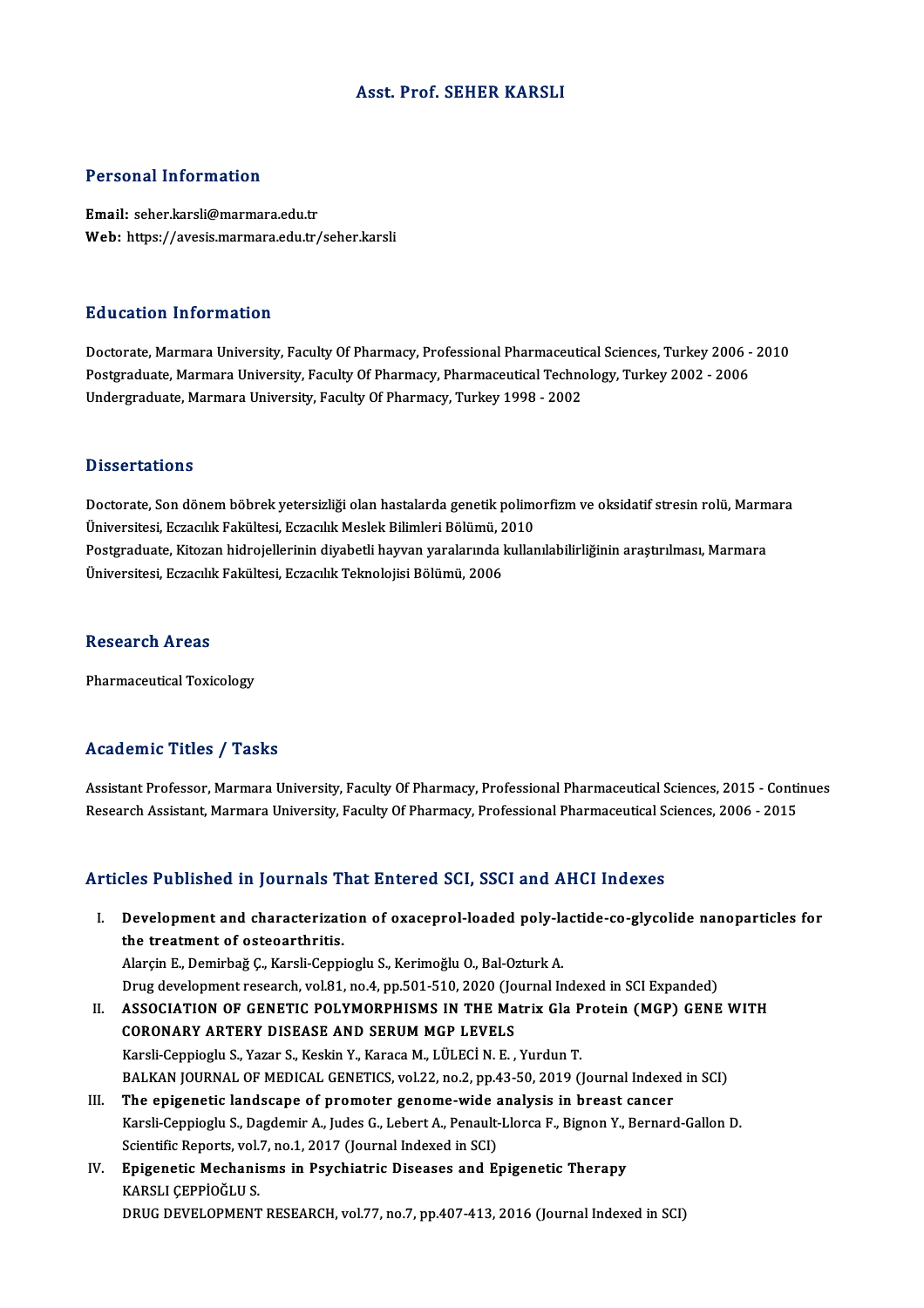V. Molecular and epigenetic biomarkers in luminal androgen receptor: A triple negative breast cancer Molecula<br>subtype<br>Indee Col Molecular and epigenetic biomarkers in luminal androgen receptor: A triple negative breast cance:<br>subtype<br>Judes G., Dagdemir A., Karsli-Ceppioglu S., Lebert A., Dauplat M., Rifai K., Daures M., Dubois L., Bignon Y., Penaul subtype<br>Judes G., Dagdemir A., Karsli-Ceppioglu S., Lebert A., Dauplat M., Rifai K., Daures M., Dubois L., Bignon Y., Penault-<br>Llorca F.. et al. OMICS A Journal of Integrative Biology, vol.20, no.10, pp.610-613, 2016 (Journal Indexed in SCI) VI. H3K4 acetylation, H3K9 acetylation and H3K27methylation in breast tumor molecular subtypes OMICS A Journal of Integrative Biology, vol.20, no.10, pp.610-613, 2016 (Journal Indexed in SCI)<br>H3K4 acetylation, H3K9 acetylation and H3K27 methylation in breast tumor molecular subtypes<br>Judes G., Dagdemir A., Karsli-Cep H3K4 ac<br>Judes G., l<br>Gallon D.<br>Enisceon Judes G., Dagdemir A., Karsli-Ceppioglu S., Lebert A., Echegut M., Ngo<br>Gallon D.<br>Epigenomics, vol.8, no.7, pp.909-924, 2016 (Journal Indexed in SCI)<br>Epigenotic modifications with DZNep, NeBu and SAHA in lun Gallon D.<br>Epigenomics, vol.8, no.7, pp.909-924, 2016 (Journal Indexed in SCI)<br>VII. Epigenetic modifications with DZNep, NaBu and SAHA in luminal and mesenchymal-like breast<br>cansor subtune sells Epigenomics, vol.8, no.7<br>Epigenetic modificati<br>cancer subtype cells<br>Dagdamir A, Judee C, J Epigenetic modifications with DZNep, NaBu and SAHA in luminal and mesenchymal-like breast<br>cancer subtype cells<br>Dagdemir A., Judes G., Lebert A., Echegut M., Karsli-Ceppioglu S., Rifaï K., Daures M., Ngollo M., Dubois L., P cancer subtype cells<br>Dagdemir A., Judes G., Lebert A., Echegut M., Karsli-Ceppioglu S., Rifaï K., Daures M., Ngollo M., Dubois L., Penault-<br>Llorca F., et al. Dagdemir A., Judes G., Lebert A., Echegut M., Karsli-Ceppioglu S., Rifaï K., Daures M., Ngollo<br>Llorca F., et al.<br>Cancer Genomics and Proteomics, vol.13, no.4, pp.291-304, 2016 (Journal Indexed in SCI)<br>Cancer Wide DNA Methy VIII. Genome-Wide DNA Methylation Modified by Soy Phytoestrogens: Role for Epigenetic Therapeutics in<br>Prostate Cancer? Cancer Genomics an<br>Genome-Wide DN<br>Prostate Cancer?<br>Karali Canniaghu S Genome-Wide DNA Methylation Modified by Soy Phytoestrogens: Role for Epigenetic Therapeutics i<br>Prostate Cancer?<br>Karsli-Ceppioglu S., Ngollo M., Adjakly M., Dagdemir A., Judes G., Lebert A., Boiteux J., Penault-LLorca F., B Prostate Ca<br>Karsli-Ceppi<br>Guy L., et al.<br>OMICS A IOI Karsli-Ceppioglu S., Ngollo M., Adjakly M., Dagdemir A., Judes G., Lebert A., Boiteux J., Penault-LLorca F.,<br>Guy L., et al.<br>OMICS-A JOURNAL OF INTEGRATIVE BIOLOGY, vol.19, no.4, pp.209-219, 2015 (Journal Indexed in SCI)<br>Pr Guy L., et al.<br>OMICS-A JOURNAL OF INTEGRATIVE BIOLOGY, vol.19, no.4, pp.209-219, 2015 (Journal Indexed in SCI) Adjakly M., Ngollo M., Dagdemir A., Judes G., Pajon A., Karsli-Ceppioglu S., Penault-Llorca F., Boiteux J., Bignon Y.,<br>Guy L., et al. IX. Prostate cancer: The main risk and protective factors-Epigenetic modifications Adjakly M., Ngollo M., Dagdemir A., Judes G., Pajon A., Karsli-Ceppioglu S., Penaul<br>Guy L., et al.<br>Annales d'Endocrinologie, vol.76, no.1, pp.25-41, 2015 (Journal Indexed in SCI)<br>The association between Histone 3. Lysine 3 Guy L., et al.<br>Annales d'Endocrinologie, vol.76, no.1, pp.25-41, 2015 (Journal Indexed in SCI)<br>X. The association between Histone 3 Lysine 27 Trimethylation (H3K27me3) and prostate cancer:<br>Pelationship with cliniconatholog Annales d'Endocrinologie, vol.76, no.1, pp.25-41, 2015 (<br>The association between Histone 3 Lysine 27 Trir<br>Relationship with clinicopathological parameters<br>Ngello M. Lobert A. Degdemir A. Judes G. Kareli Cannie The association between Histone 3 Lysine 27 Trimethylation (H3K27me3) and prostate cancer:<br>Relationship with clinicopathological parameters<br>Ngollo M., Lebert A., Dagdemir A., Judes G., Karsli-Ceppioglu S., Daures M., Kemen Relationship with clinicopathological parameters<br>Ngollo M., Lebert A., Dagdemir A., Judes G., Karsli-Ceppio<br>Bignon Y., et al.<br>BMC Cancer, vol.14, no.1, 2014 (Journal Indexed in SCI) Ngollo M., Lebert A., Dagdemir A., Judes G., Karsli-Ceppioglu S., Daures M., Kemeny J., Penault-Llorca F., Boiteux J., Bignon Y., et al.<br>BMC Cancer, vol.14, no.1, 2014 (Journal Indexed in prostate cancer<br>XI. Epigenetic modifications in prostate cancer Ngollo M., Dagdemir A., Karsli-Ceppioglu S., Judes G., Pajon A., Penault-Llorca F., Boiteux J., Bignon Y., Guy L.,<br>Bernard-Gallon D. J. Epigenetic modifie<br>Ngollo M., Dagdemir<br>Bernard-Gallon D. J.<br>EPICENOMICS .vol.6 EPIGENOMICS, vol.6, no.4, pp.415-426, 2014 (Journal Indexed in SCI) XII. Epigenetic mechanisms of breast cancer: an update of the current knowledge EPIGENOMICS, vol.6, no.4, pp.415-426, 2014 (Journal Indexed in SCI)<br>Epigenetic mechanisms of breast cancer: an update of the current knowledge<br>Karsli-Ceppioglu S., Dagdemir A., Judes G., Ngollo M., Penault-Llorca F., Pajon Epigenetic mechanisms of breast cancer: an update of the curvars<br>liferal Karsli-Ceppioglu S., Dagdemir A., Judes G., Ngollo M., Penault-Llorca F.,<br>EPIGENOMICS, vol.6, no.6, pp.651-664, 2014 (Journal Indexed in SCI) Karsli-Ceppioglu S., Dagdemir A., Judes G., Ngollo M., Penault-Llorca F., Pajon A., Bignon Y., Bernard-Gallon D<br>EPIGENOMICS, vol.6, no.6, pp.651-664, 2014 (Journal Indexed in SCI)<br>XIII. Assessment of matrix Gla protein, Kl EPIGENOMICS, vol.6, no.6, pp.651-664, 2014 (Journal Indexed in SCI)<br>Assessment of matrix Gla protein, Klotho gene polymorphisms, and oxidative stress in chronic<br>kidney disease KARSLI ÇEPPİOĞLU S., Yurdun T., Canbakan M. kidney disease<br>KARSLI ÇEPPİOĞLU S., Yurdun T., Canbakan M.<br>Renal Failure, vol.33, no.9, pp.866-874, 2011 (Journal Indexed in SCI)<br>Comparison of geneteris effect between smakeless tabasse (J KARSLI ÇEPPİOĞLU S., Yurdun T., Canbakan M.<br>Renal Failure, vol.33, no.9, pp.866-874, 2011 (Journal Indexed in SCI)<br>XIV. Comparison of genotoxic effect between smokeless tobacco (Maras powder) users and cigarette<br>smoker Renal Failure, vol.33, no.9, pp.866-874, 20<br>Comparison of genotoxic effect between<br>smokers by the alkaline comet assay<br>Sardas S. Cimon B. Kareli S. Vurdun T. Do Comparison of genotoxic effect between sm<br>smokers by the alkaline comet assay<br>Sardas S., Cimen B., Karsli S., Yurdun T., Donbak L.<br>Human and Evnerimental Teviselegy, yol 28, no 4. smokers by the alkaline comet assay<br>Sardas S., Cimen B., Karsli S., Yurdun T., Donbak L.<br>Human and Experimental Toxicology, vol.28, no.4, pp.214-219, 2009 (Journal Indexed in SCI)<br>Detection of Aflatovin M.1 in Human Breast Sardas S., Cimen B., Karsli S., Yurdun T., Donbak L.<br>Human and Experimental Toxicology, vol.28, no.4, pp.214-219, 2009 (Journal Indexed in SCI)<br>XV. Detection of Aflatoxin M-1 in Human Breast Milk and Raw Cow's Milk in Ista Human and Experimental Toxicology, vol.28, no.4, pp.214-219, 200<br>Detection of Aflatoxin M-1 in Human Breast Milk and Raw (<br>KESKİN Y., Baskaya R., KARSLI ÇEPPİOĞLU S., Yurdun T., Ozyaral O.<br>JOUPMAL OE EOOD PROTECTION vol.72 Detection of Aflatoxin M-1 in Human Breast Milk and Raw Cow's Milk in Istanbı<br>KESKİN Y., Baskaya R., KARSLI ÇEPPİOĞLU S., Yurdun T., Ozyaral O.<br>JOURNAL OF FOOD PROTECTION, vol.72, no.4, pp.885-889, 2009 (Journal Indexed in JOURNAL OF FOOD PROTECTION, vol.72, no.4, pp.885-889, 2009 (Journal Indexed in SCI)<br>Articles Published in Other Journals

I. Clinical management of metformin overdose: A case report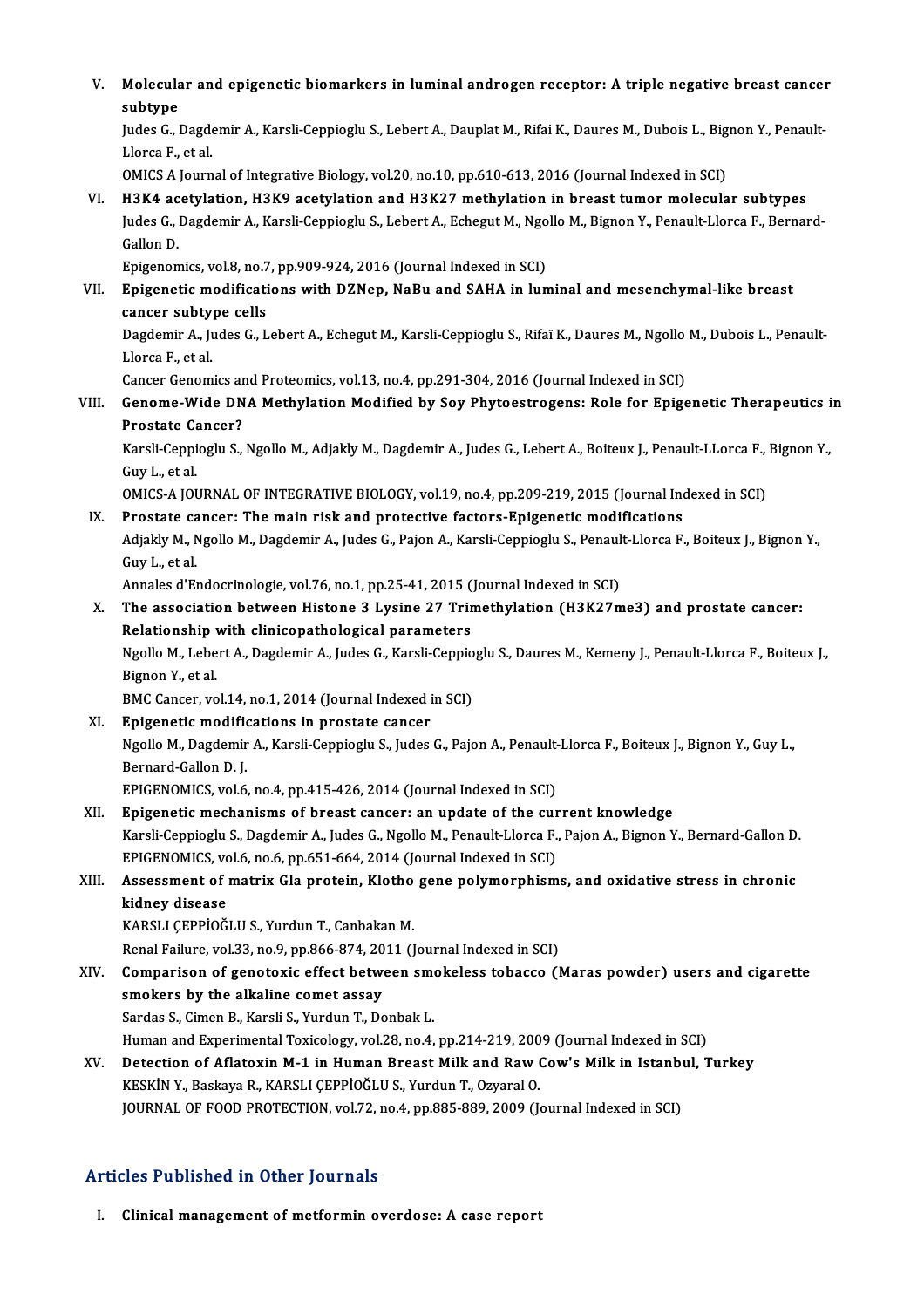ÇOLAKŞ.,ERDOĞANM.Ö. ,GENÇYAVUZB.,AKDEMİRH.U. ,KARSLIÇEPPİOĞLUS.,YURDUNT. ÇOLAK Ş., ERDOĞAN M. Ö. , GENÇ YAVUZ B., AKDEMİR H. U. , KARSLI ÇEPPİOĞLU S., YURDUN T.<br>Journal of Experimental and Clinical Medicine, vol.34, no.3, pp.203-205, 2017 (Other Refereed National Journals)<br>Adli Bilimlande Enige

- II. Adli Bilimlerde Epigenetik Yeri ve Geleceği<br>KARSLI ÇEPPİOĞLU S., YURDUN T. Journal of Experimental and Clinic<br><mark>Adli Bilimlerde Epigenetik Yer</mark><br>KARSLI ÇEPPİOĞLU S., YURDUN T.<br>Türkiye Klinikleri Adli Teksikeleji ( Adli Bilimlerde Epigenetik Yeri ve Geleceği<br>KARSLI ÇEPPİOĞLU S., YURDUN T.<br>Türkiye Klinikleri Adli Toksikoloji Özel Sayısı, vol.1, no.3, pp.38-47, 2015 (Other Refereed National Journals)<br>İnsan Biyolojik Örneklerinde Teksik
- III. İnsan Biyolojik Örneklerinde Toksik Metallerin İçeriği<br>YURDUN T., KARSLI ÇEPPİOĞLU S. Türkiye Klinikleri Adli Toksikoloji (<br>İnsan Biyolojik Örneklerinde T<br>YURDUN T., KARSLI ÇEPPİOĞLU S.<br>Türkiye Klinikleri Adli Teksikoloji ( Türkiye Klinikleri Adli Toksikoloji Özel Sayısı, vol.1, no.3, pp.48-57, 2015 (Other Refereed National Journals) YURDUN T., KARSLI ÇEPPİOĞLU S.<br>Türkiye Klinikleri Adli Toksikoloji Özel Sayısı, vol.1, no.3, pp.48-57, 2015 (Oth<br>IV. Genotoxicity Assessment of Indigoid Dyes by In Vitro Comet Assay<br>KARSLI CERRIOĞLU S. VURDUN T.
- Türkiye Klinikleri Adli Toksikoloji (<br>Genotoxicity Assessment of In<br>KARSLI ÇEPPİOĞLU S., YURDUN T.<br>MÜSPED. vol 3. no. 3. nn 108.112.2 Genotoxicity Assessment of Indigoid Dyes by In Vitro Comet Assay<br>KARSLI ÇEPPİOĞLU S., YURDUN T.<br>MÜSBED, vol.3, no.2, pp.108-112, 2014 (Other Refereed National Journals)<br>Serum Conner and Zing Status in Obstructive Sleep Ann KARSLI ÇEPPİOĞLU S., YURDUN T.<br>MÜSBED, vol.3, no.2, pp.108-112, 2014 (Other Refereed National Journals)<br>V. Serum Copper and Zinc Status in Obstructive Sleep Apnea Patients
- AKYÜZA.,KARSLIÇEPPİOĞLUS.,YURDUNT.,PELİNZ. Serum Copper and Zinc Status in Obstructive Sleep Apnea Patients<br>AKYÜZ A., KARSLI ÇEPPİOĞLU S., YURDUN T., PELİN Z.<br>Turk J Pharm Sci, vol.10, no.3, pp.415-424, 2013 (Other Refereed National Journals)<br>Investigation of Metal
- AKYÜZ A., KARSLI ÇEPPİOĞLU S., YURDUN T., PELİN Z.<br>Turk J Pharm Sci, vol.10, no.3, pp.415-424, 2013 (Other Refereed National Journals)<br>VI. Investigation of Metal Wired Coloured Historical Textile Using Scanning Electro Turk J Phar<mark>n</mark><br>I<mark>nvestigatic</mark><br>HPLC-DAD<br>YURDUN T Investigation of Metal Wired Coloured Histo<br>HPLC-DAD<br>YURDUN T., KARSLI ÇEPPİOĞLU S., ORALTAY R. G.<br>Journal of Chamistry and Chamisal Engineering, v. HPLC-DAD<br>YURDUN T., KARSLI ÇEPPİOĞLU S., ORALTAY R. G.<br>Journal of Chemistry and Chemical Engineering, vol.6, pp.591, 2012 (Refereed Journals of Other Institutions)

## Books&Book Chapters

ooks & Book Chapters<br>I. – CÜCÜ A., ERDOĞAN G., ŞENER A., ÖZSAVCI D., GÖKTÜRK S., ÇALIŞKAN SALİHİ E., DOĞAN A., BULUT G., SOYOĞUL<br>CÜPER Ü, RAYAMAN E. et al GÜRERÜ.,RAYAMANE.,etal. CÜCÜ A., ERDOĞAN G., ŞENER A., ÖZSAVCI D., GÖKTÜRK S., ÇALIŞKAN SALİHİ E., DOĞAN A., BULUT G., SOYO<br>GÜRER Ü., RAYAMAN E., et al.<br>in: Marmara ÜniversitesiEczacılık FakültesiGenişletilmiş Eğitim ProgramıDetay Çalışması, Prof GÜRER Ü., RAYAMAN E., et al.<br>in: Marmara ÜniversitesiEczacılık FakültesiGenişletilmiş Eğitim ProgramıDetay Çalışması, Prof. Dr. Ş. Güniz<br>KÜÇÜKGÜZEL, Prof. Dr. Bedia KAYMAKÇIOĞLU, Dr. Öğr. Üyesi Sevinç ŞAHBAZ, Editor, Marma

in: Marmara Üniversitesi<br>KÜÇÜKGÜZEL, Prof. Dr. I<br>Yayınevi, İstanbul, 2019<br>Karasiğerin Taksik Ce KÜÇÜKGÜZEL, Prof. Dr. Bedia<br>Yayınevi, İstanbul, 2019<br>II. Karaciğerin Toksik Cevabı<br>PECEREN A, KARSI LCEPRIQÖ

- Yayınevi, İstanbul, 2019<br>II. Karaciğerin Toksik Cevabı<br>BECEREN A., KARSLI ÇEPPİOĞLU S. Karaciğerin Toksik Cevabı<br>BECEREN A., KARSLI ÇEPPİOĞLU S.<br>in: Casarett Doull's Toksikolojinin Temelleri, Süzen S, Erdem O, Erkekoğlu P, Çakmak Demircigil G, Ada AO, Demirel<br>B. Editer, Ankara Nobel Tın Kitabeyleri, Ankara, BECEREN A., KARSLI ÇEPPİOĞLU S.<br>in: Casarett Doull's Toksikolojinin Temelleri, Süzen S, Erdem O, Erk<br>B, Editor, Ankara Nobel Tıp Kitabevleri, Ankara, pp.195-208, 2017<br>The Bole of Sou Phytoestrogens on Conetis and Enigensti
- in: Casarett Doull's Toksikolojinin Temelleri, Süzen S, Erdem O, Erkekoğlu P, Çakmak Demircigil G, Ada A<br>B, Editor, Ankara Nobel Tıp Kitabevleri, Ankara, pp.195-208, 2017<br>III. The Role of Soy Phytoestrogens on Genetic and B, Editor, Ankara Nobel Tıp Kitabevleri, Ankara, pp.195-208, 2017<br>The Role of Soy Phytoestrogens on Genetic and Epigenetic Mechanisms of Prostate Cancer.<br>KARSLI ÇEPPİOĞLU S., Ngollo M., Judes G., Penault LLorca F., Bignon The Role of Soy Phytoestrogens on Genetic and Epigenetic Mechanisms of Prostate Cancer.<br>KARSLI ÇEPPİOĞLU S., Ngollo M., Judes G., Penault LLorca F., Bignon Y. J. , Guy L., Bernard Gallon D.<br>in: Enzymes Mechanism of the Ant KARSLI ÇEPPİOĞLU S., Ngollo M., Judes G., Penault LLorca F., Bignon Y. J. , Guy L., Bernard Gallon D.<br>in: Enzymes Mechanism of the Anticancer Effect of Phytochemicals, Karsli-Ceppioglu S, Ngollo M, Judes G, Penault<br>LLorca LLorca F, Bignon YJ, Guy L, Bernard-Gallon D, Editor, Academic Press is an imprint of Elsevier, Waltham, pp.193-<br>223, 2015

## Refereed Congress / Symposium Publications in Proceedings

- I. SOY PHYTOESTROGENS AS EPIGENETIC MODULATORS IN PROSTATE CANCER Karslı Çeppioğlu S., Bernard-Gallon D. SOY PHYTOESTROGENS AS EPIGENETIC MODULATORS IN PROSTATE CANCER<br>Karslı Çeppioğlu S., Bernard-Gallon D.<br>II. International Agricultural, Biological & Life Science Conference, Edirne, Turkey, 1 - 03 September 2020,pp.471<br>Promo Karslı Çeppioğlu S., Bernard-Gallon D.<br>II. International Agricultural, Biological & Life Science Conference, Edirne, Turkey, 1 - 03 September 202<br>II. Promoter Genome-Wide Analysis of Histone Modifications and Drugs Targeti
- II. International Agricultural, Biol<br>Promoter Genome-Wide Anal<br>Alterations in Breast Cancer.<br>KARSLI CEPPIOČLUS, Dogdomir Promoter Genome-Wide Analysis of Histone Modifications and Drugs Targeting Epigeneti<br>Alterations in Breast Cancer.<br>KARSLI ÇEPPİOĞLU S., Dagdemir A., Judes G., Lebert A., Penault Llorca F., Bignon Y., BernardGallon D.<br>10th Alterations in Breast Cancer.<br>KARSLI ÇEPPİOĞLU S., Dagdemir A., Judes G., Lebert A., Penault Llorca F., Bignon Y., BernardGa<br>10th International Congress of the Turkish Society of Toxicology (TST), 16 - 19 October 2019<br>The KARSLI ÇEPPİOĞLU S., Dagdemir A., Judes G., Lebert A., Penault Llorca F., Bignon Y., Bernard<br>10th International Congress of the Turkish Society of Toxicology (TST), 16 - 19 October 2011<br>III. The genetic and epigenetic fact
- 10th International Congress of the Turkish Society of Toxicology (TST), 16 19 October 2019<br>The genetic and epigenetic factors in the regulation of CYP3A4 gene expression<br>KILIÇ N., CANBAKAN M., AKGÜN ÖLMEZ S. G. , YURDUN 10th InternationalCongress of theTurkish Society ofToxicology,Antalya,Turkey,16 -19October 2019
- IV. Cytotoxicity and bioactivation of VEGF loaded PCL nanoparticles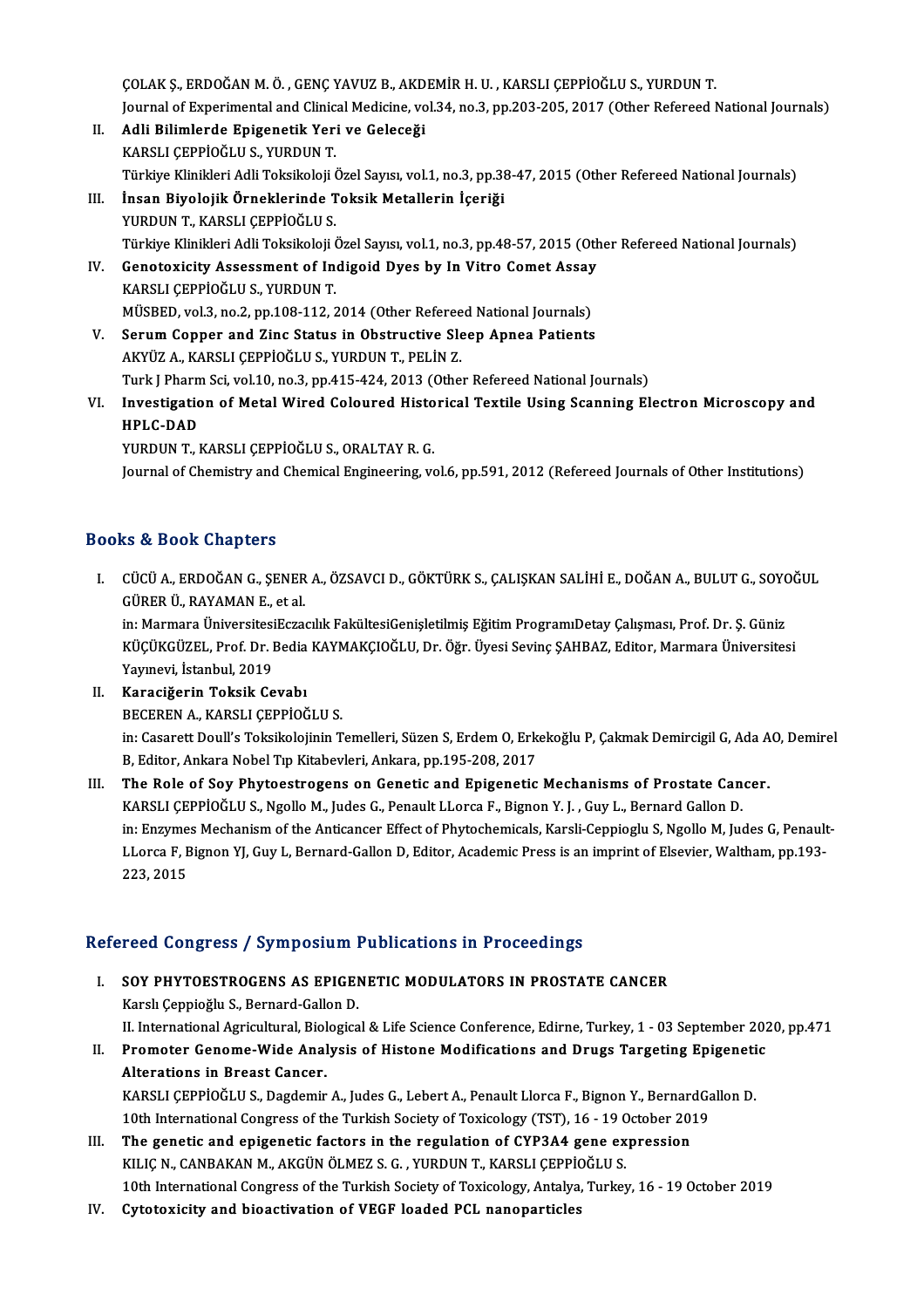KARSLI ÇEPPİOĞLU S., ÖZER S., KERİMOĞLU O., ALARÇİN E.<br>IPTS 2018-17 - 19 Santambar 2018 KARSLI ÇEPPİOĞLU S., ÖZER S., KERİ<br>IPTS 2018, 17 - 19 September 2018<br>Polygannalastana Nananartisləs

- KARSLI ÇEPPİOĞLU S., ÖZER S., KERİMOĞLU O., ALARÇİN E.<br>IPTS 2018, 17 19 September 2018<br>V. Polycaprolactone Nanoparticles for the Delivery of Vascular Endothelial Growth Factor<br>ÖZER S. KERİMOĞLU O. ALARÇİN E. KARSLI CERRİ IPTS 2018, 17 - 19 September 2018<br>Polycaprolactone Nanoparticles for the Delivery of V<br>ÖZER S., KERİMOĞLU O., ALARÇİN E., KARSLI ÇEPPİOĞLU S.<br>11th PPP World Meeting 19 - 22 Mereb 2019 Polycaprolactone Nanoparticles for the L<br>ÖZER S., KERİMOĞLU O., ALARÇİN E., KARSLI Ç<br>11th PBP World Meeting, 19 - 22 March 2018<br>Formulation and Characterization of VEC ÖZER S., KERİMOĞLU O., ALARÇİN E., KARSLI ÇEPPİOĞLU S.<br>11th PBP World Meeting, 19 - 22 March 2018<br>VI. Formulation and Characterization of VEGF LoadedPolycaprolactone Nanoparticles
- 11th PBP World Meeting, 19 22 March 2018<br>Formulation and Characterization of VEGF LoadedPo<br>ÖZER S., KERİMOĞLU O., ALARÇİN E., KARSLI ÇEPPİOĞLU S.<br>WEK 26 29 April 2017 Formulation and Char<br>ÖZER S., KERİMOĞLU O., *I*<br>IVEK, 26 - 29 April 2017<br>Formulation and Char ÖZER S., KERİMOĞLU O., ALARÇİN E., KARSLI ÇEPPİOĞLU S.<br>IVEK, 26 - 29 April 2017<br>VII. Formulation and Characterization of Blank and VEGF Loaded PolycaprolactoneNanoparticles<br>ÖZER S. KERİMOĞLU O. ALARÇİN E. KARSLI CERRIQ
- IVEK, 26 29 April 2017<br>Formulation and Characterization of Blank and VEGI<br>ÖZER S., KERİMOĞLU O., ALARÇİN E., KARSLI ÇEPPİOĞLU S.<br>IMER 2., QE November 2017 Formulation and Characte<br>ÖZER S., KERİMOĞLU O., ALAR<br>IMER, 3 - 05 November 2017<br>Preperation, Characterizat ÖZER S., KERİMOĞLU O., ALARÇİN E., KARSLI ÇEPPİOĞLU S.<br>1998: IMER, 3 - 05 November 2017<br>VIII. Preparation, Characterization and Cytotoxicity Evaluation of Oxaceprol Loaded Poly(Lactic-Co-<br>Chreelis Asid) Napoportisles
- IMER, 3 05 November 2017<br>Preparation, Characterization<br>Glycolic Acid) Nanoparticles<br>ALAPCIN E KAPSLI CEPPIOČLIJ Glycolic Acid) Nanoparticles<br>ALARÇİN E., KARSLI ÇEPPİOĞLU S., DEMİRBAĞ Ç., KERİMOĞLU O. Glycolic Acid) Nanoparticles<br>ALARÇİN E., KARSLI ÇEPPİOĞLU S., DEMİRBAĞ Ç., KERİMOĞLU O.<br>International Meeting on Education and Research in Health Sciences, 3 - 05 November 2017<br>Effect Of Eormulation Variables On The Prepar

## IX. Effect Of Formulation Variables On The Preparation Of Intra-articular Oxaceprol Loaded International Me<br>Effect Of Form<br>Nanoparticles<br>ALARC<sup>iN E</sup> VEL Effect Of Formulation Variables On The Preparation Of Int<br>Nanoparticles<br>ALARÇİN E., KERİMOĞLU O., DEMİRBAĞ Ç., KARSLI ÇEPPİOĞLU S.<br>Piamatariala Dav 2017, 20 Marab 2017

Nanoparticles<br>ALARÇİN E., KERİMOĞLU O., DEMİRBAĞ<br>Biomaterials Day 2017, 20 March 2017<br>Effect of oceunational exposure to t ALARÇİN E., KERİMOĞLU O., DEMİRBAĞ Ç., KARSLI ÇEPPİOĞLU S.<br>Biomaterials Day 2017, 20 March 2017<br>X. Effect of occupational exposure to aflatoxins in Bakery Workers<br>ALARÇİN E. DEMİRBAĞ C. KARSLI CERRIQĞLU S. KERİMOĞLU O.

- Biomaterials Day 2017, 20 March 2017<br>Effect of occupational exposure to aflatoxins in Bakery W<br>ALARÇİN E., DEMİRBAĞ Ç., KARSLI ÇEPPİOĞLU S., KERİMOĞLU O.<br>Fourth International Meeting on Bharmagy & Bharmagquigel Sien Fourth International Meeting on Pharmacy & Pharmaceutical Siences (IMPS-4), İstanbul, Turkey, 18 - 21<br>September 2014 ALARÇİN E., DEMİRBAĞ Ç., KARSLI ÇEPPİOĞLU S., KERİMOĞLU O. Fourth International Meeting on Pharmacy & Pharmaceutical Siences (IMPS-4), İstanbul, Turkey, 18 - 21<br>September 2014<br>XI. What are the Effects of the Histone Methylation Inhibitor and or the Histone Deacetylase Inhibitor<br>on
- September 2014<br>What are the Effects of the Histone Methylation Inhibitor and or the Histone<br>On Histone Lysine Trimethylation or Acetylation in Breast Cancer Cell Lines<br>ALARCINE, DEMIRRAČ G. KARSLI CERRIQČLUS, KERIMOČLUO What are the Effects of the Histone Methylation Inhibitor<br>on Histone Lysine Trimethylation or Acetylation in Breast<br>ALARÇİN E., DEMİRBAĞ Ç., KARSLI ÇEPPİOĞLU S., KERİMOĞLU O.<br>Fourth International Meeting on Pharmagy & Phar on Histone Lysine Trimethylation or Acetylation in Breast Cancer Cell Lines<br>ALARÇİN E., DEMİRBAĞ Ç., KARSLI ÇEPPİOĞLU S., KERİMOĞLU O.<br>Fourth International Meeting on Pharmacy & Pharmaceutical Siences (IMPS-4), İstanbul, T ALARÇÎN E., DEMÎRBAĞ Ç., KARSLI ÇEPPİOĞLU S., KERÎMOĞLU O. Fourth International Meeting on Pharmacy & Pharmaceutical Siences (IMPS-4), İstanbul, Turkey, 18 - 21<br>September 2014<br>XII. Investigation of Histone Lysine Trimethylation or Acetylation in Sporadic Breast Tumors and<br>Matebod
- September 2014<br>Investigation of Histone<br>Matched Normal Tissues<br>ALAPCINE DEMIPPAČC K Investigation of Histone Lysine Trimethylation or Acetyla<sup>.</sup><br>Matched Normal Tissues<br>ALARÇİN E., DEMİRBAĞ Ç., KARSLI ÇEPPİOĞLU S., KERİMOĞLU O.<br>Fourth International Meeting on Pharmagy & Pharmagquirel Sion

Matched Normal Tissues<br>ALARÇİN E., DEMİRBAĞ Ç., KARSLI ÇEPPİOĞLU S., KERİMOĞLU O.<br>Fourth International Meeting on Pharmacy & Pharmaceutical Siences (IMPS-4), İstanbul, Turkey, 18 - 21<br>Sentember 2014 ALARÇIN E., DEM<br>Fourth Internatio<br>September 2014<br>Proponation one

- XI I. Preparation and Characterization of Oxaceprol Loaded PLGA Poly lactide co glycolide Nanoparticles September 2014<br>Preparation and Characterization of Oxaceprol Loaded PI<br>ALARÇİN E., DEMİRBAĞ Ç., KARSLI ÇEPPİOĞLU S., KERİMOĞLU O.<br>IMPRS 4.18., 20 September 2014 Preparation and Characterizat<br>ALARÇİN E., DEMİRBAĞ Ç., KARSLI<br>IMPPS-4, 18 - 20 September 2014<br>Etude des manques mathulants
- IMPPS-4, 18 20 September 2014<br>XIV. Etude des marques methylantes et acetylantes dans les cancers sporadiques du sein et leurs tissus sains correspondants Etude des marques methylantes et acetylantes dans les cancers sporadiques du sein et leurs tissus<br>sains correspondants<br>Judes G., Dagdemir A., KARSLI ÇEPPİOĞLU S., Ngollo M., Lebert A., Penault Llorca F., Bignon Y. J. , Ber

sains correspondants<br>Judes G., Dagdemir A., KARSLI ÇEPPİOĞLU S., Ngollo M.<br>CRNH, Clermont-Ferrand, France, 28 November 2013<br>Histone lygine trimethylation en acetylation san Judes G., Dagdemir A., KARSLI ÇEPPİOĞLU S., Ngollo M., Lebert A., Penault Llorca F., Bignon Y. J. , Bernard Gallon D<br>CRNH, Clermont-Ferrand, France, 28 November 2013<br>XV. Histone lysine trimethylation or acetylation can be

CRNH, Clermont-Ferrand, France, 28 November 2013<br>Histone lysine trimethylation or acetylation can be modula<br>anti HDAC like sodium butyrate in breast cancer cell lines<br>Dagdamir A, Judes G, Esbagut M, KARSLI CEPPIOČLUS, Ngol Histone lysine trimethylation or acetylation can be modulated by histone methylation inhibitor and<br>anti HDAC like sodium butyrate in breast cancer cell lines<br>Dagdemir A., Judes G., Echegut M., KARSLI ÇEPPİOĞLU S., Ngollo M an<br>Da<br>C<sup>n</sup> Dagdemir A., Judes G., Echegut M., KARSLI ÇEPPİOĞLU<br>D.<br>CRNH, Clermont-Ferrand, France, 28 November 2013<br>The role of the anglytical toujeology in emergen D.<br>CRNH, Clermont-Ferrand, France, 28 November 2013<br>XVI. The role of the analytical toxicology in emergency medicine

ERDOĞANM.Ö. ,ÇOLAKŞ.,GENÇYAVUZB.,KARSLIÇEPPİOĞLUS.,YURDUNT. The role of the analytical toxicology in emergency medicine<br>ERDOĞAN M. Ö. , ÇOLAK Ş., GENÇ YAVUZ B., KARSLI ÇEPPİOĞLU S., YURDUN T.<br>8. Uluslararası Katılımlı Türk Toksikoloji Derneği Kongresi, Antalya, Turkey, 15 - 18 Nove

# XVII. Matrix Gla Protein Klotho Gene Polymorphisms and DNA Damage in Chronic Kidney and Coronary<br>Artery Diseases 8. Uluslararası Kat<br><mark>Matrix Gla Prote</mark><br>Artery Diseases<br>KARSLI CEPPIOČL

KARSLIÇEPPİOĞLUS.,YAZARÜREKS.,YURDUNT.,CANBAKANM.,KARACAM.,KESKİNY.,LÜLECİN.E. ,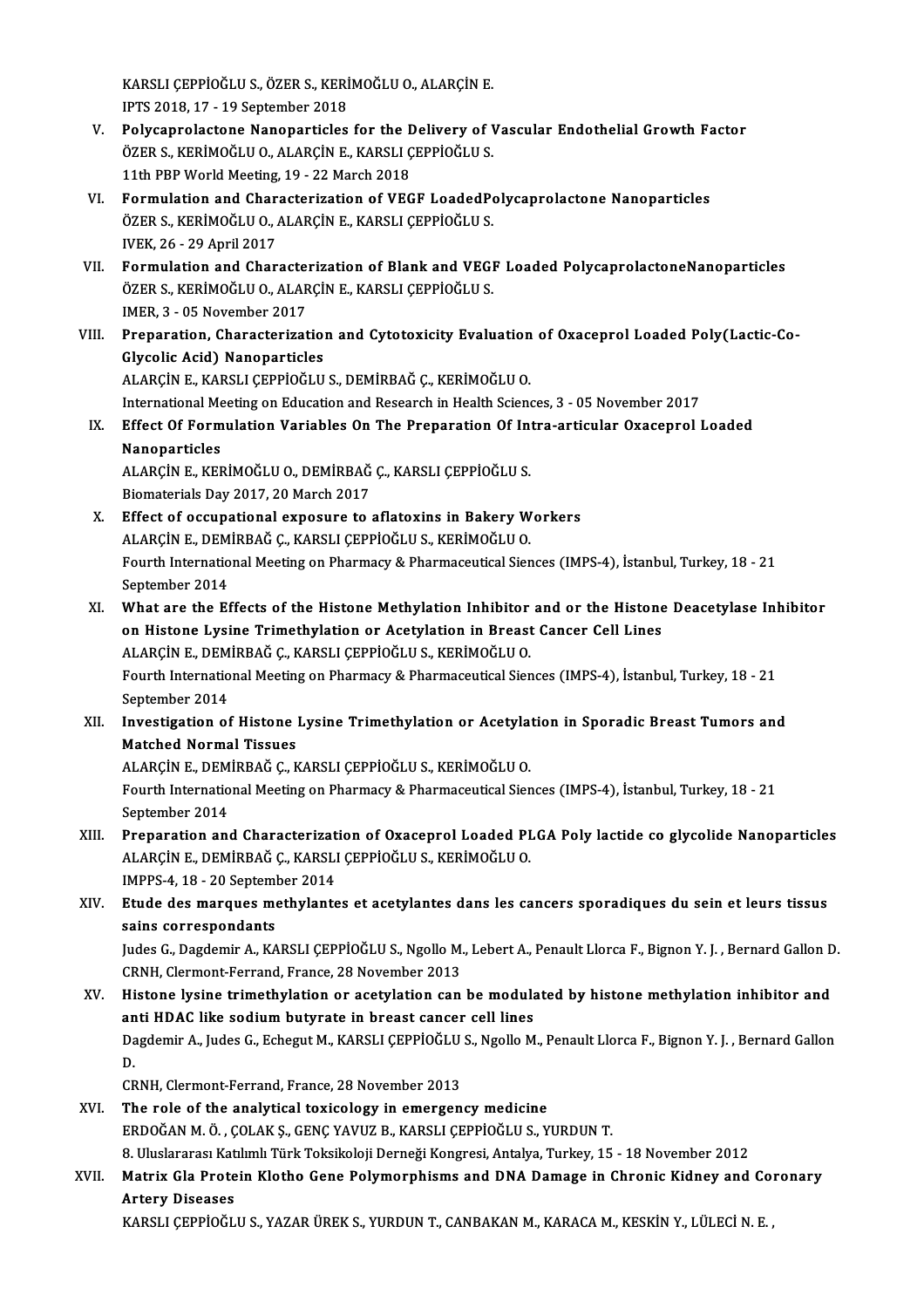KARAÇİMEN D.

KARAÇİMEN D.<br>8. Uluslararası Katılımlı Türk Toksikoloji Derneği Kongresi, Antalya, Turkey, 15 - 18 November 2012<br>Alfa sinermetrinin senetelesik etkisinin in vitre elerek semet tekniği ile enestinilmesi KARAÇİMEN D.<br>8. Uluslararası Katılımlı Türk Toksikoloji Derneği Kongresi, Antalya, Turkey, 15 - 18 November 2<br>XVIII. Alfa sipermetrinin genotoksik etkisinin in vitro olarak comet tekniği ile araştırılması<br>AVDOĞANOĞLU E. KA 8. Uluslararası Katılımlı Türk Toksikoloji Derneği Kong<br>Alfa sipermetrinin genotoksik etkisinin in vitro<br>AYDOĞANOĞLU E., KARSLI ÇEPPİOĞLU S., YURDUN T.<br>Ceure Bilim & Telmeleji Telmik Dergi, Semeun Turkey Alfa sipermetrinin genotoksik etkisinin in vitro olarak comet tekniği ile araştırılma:<br>AYDOĞANOĞLU E., KARSLI ÇEPPİOĞLU S., YURDUN T.<br>Çevre Bilim & Teknoloji Teknik Dergi, Samsun, Turkey, 5 - 08 October 2011, vol.3, pp.283 AYDOĞANOĞLU E., KARSLI ÇEPPİOĞLU S., YURDUN T.<br>Cevre Bilim & Teknoloji Teknik Dergi, Samsun, Turkey, 5 - 08 October 2011, vol.3, pp.283-292<br>XIX. Investigation of metal wired coloured historical textile using scanning e Çevre Bilim & Teknoloji Teknik Dergi, Samsun, Turkey, 5 - 08 October 2011, vol.3, pp.283-292 YURDUN T., KARSLI ÇEPPİOĞLU S. HPLC DAD<br>YURDUN T., KARSLI ÇEPPİOĞLU S.<br>30th annual Dyes in History and Archaeology Meeting, Derby, United Kingdom, 12 - 15 October 2011<br>In vitre testing for geneterisity of indigeid dyes by semet assay XX. In vitro testing for genotoxicity of indigoid dyes by comet assay<br>KARSLI CEPPIOGLU S., YURDUN T. 30th annual Dyes in History and A<br>In vitro testing for genotoxicit<br>KARSLI ÇEPPİOĞLU S., YURDUN T.<br>20th annual Dyes in History and A 30th annual Dyes in History and Archaeology Meeting, Derby, United Kingdom, 12 - 15 October 2011 KARSLI ÇEPPİOĞLU S., YURDUN T.<br>30th annual Dyes in History and Archaeology Meeting, Derby, United Kingdom, 12 - 15 October 2011<br>XXI. Vektörle Mücadele ve İlaçlama İşinde Çalışan İşçilerde DNA Hasarının Comet Tekniği Ku 30th annual Dy<br><mark>Vektörle Müc</mark><br>Araştırılması<br>AVDOČANOČU Vektörle Mücadele ve İlaçlama İşinde Çalışan İş<br>Araştırılması<br>AYDOĞANOĞLU E., KARSLI ÇEPPİOĞLU S., YURDUN T.<br>25 Ulucal Kimua Kongresi Ersurum Turkay 27 June Araştırılması<br>AYDOĞANOĞLU E., KARSLI ÇEPPİOĞLU S., YURDUN T.<br>25. Ulusal Kimya Kongresi, Erzurum, Turkey, 27 June - 02 July 2011<br>Metriy Cla protain and klatha sana polymorphisma in ahran AYDOĞANOĞLU E., KARSLI ÇEPPİOĞLU S., YURDUN T.<br>25. Ulusal Kimya Kongresi, Erzurum, Turkey, 27 June - 02 July 2011<br>XXII. Matrix Gla protein and klotho gene polymorphisms in chronic kidney disease patients<br>KARSLI CERRIQĞLU S 25. Ulusal Kimya Kongresi, Erzurum, Turkey, 27<br>Matrix Gla protein and klotho gene polymo<br>KARSLI ÇEPPİOĞLU S., YURDUN T., Canbakan M.<br>9th International ISSX Meeting, İstanbul Turkey. Matrix Gla protein and klotho gene polymorphisms in chronic k<br>KARSLI ÇEPPİOĞLU S., YURDUN T., Canbakan M.<br>9th International ISSX Meeting, İstanbul, Turkey, 4 - 08 September 2010<br>Determination of seguum senner and gine leve KARSLI ÇEPPİOĞLU S., YURDUN T., Canbakan M.<br>9th International ISSX Meeting, İstanbul, Turkey, 4 - 08 September 2010<br>XXIII. Determination of serum copper and zinc levels and evaluation of DNA damage in end stage renal<br>d 9th International I<mark>:</mark><br>Determination o<br>disease patients<br>KARSI I CEPPIOČI I Determination of serum copper and zinc lev<br>disease patients<br>KARSLI ÇEPPİOĞLU S., YURDUN T., CANBAKAN M.<br><sup>2</sup>. International Meeting on Pharmagy & Pharmage disease patients<br>KARSLI ÇEPPİOĞLU S., YURDUN T., CANBAKAN M.<br>3. International Meeting on Pharmacy & Pharmaceutical Sciences, İstanbul, Turkey, 9 - 12 June 2010<br>Paru postisitlerin somet tekniği kullanılarak sonoteksik etkil KARSLI ÇEPPİOĞLU S., YURDUN T., CANBAKAN M.<br>3. International Meeting on Pharmacy & Pharmaceutical Sciences, İstanbul, Turkey, 9 - 12 J<br>XXIV. Bazı pestisitlerin comet tekniği kullanılarak genotoksik etkilerinin araştırılmas 3. International Meeting on Pharmacy & Pharma<br>Bazı pestisitlerin comet tekniği kullanılaral<br>İNCEDERE E., KARSLI ÇEPPİOĞLU S., YURDUN T.<br>7. Uluslararası Katılımlı Türk Teksikoloji Derneği Bazı pestisitlerin comet tekniği kullanılarak genotoksik etkilerinin araştırılması<br>İNCEDERE E., KARSLI ÇEPPİOĞLU S., YURDUN T.<br>7. Uluslararası Katılımlı Türk Toksikoloji Derneği Kongresi, Ankara, Turkey, 30 May - 01 June 2 INCEDERE E., KARSLI ÇEPPİOĞLU S., YURDUN T.<br>7. Uluslararası Katılımlı Türk Toksikoloji Derneği Kongresi, Ankara, Turkey, 30 Ma<br>XXV. Important anthraquinones in wool fibres dyed with some Rubia speices<br>KARSLI CERRIQĞLU Important anthraquinones in wool fibres dyed with some Rubia speices KARSLI ÇEPPİOĞLU S., YURDUN T., KARADAĞ R., DÖLEN E. Important anthraquinones in wool fibres dyed with some Rubia speices<br>KARSLI ÇEPPİOĞLU S., YURDUN T., KARADAĞ R., DÖLEN E.<br>27th annual Dye in History and Archaeology Meeting, İstanbul, Turkey, 8 - 11 October 2008<br>Meme kansa XXVI. Meme kanserli hastaların birinci derece sağlıklı akrabalarında DNA hasarının araştırılması<br>SARDAS S., KARSLI CEPPİOĞLU S., YURDUN T., UĞURLU Ü., GÜLLÜOĞLU M. B. , AKICI A. 27th annual Dye in History and Archaeology Meeting, İstanbul, Turkey, 8 - 11 October ;<br>Meme kanserli hastaların birinci derece sağlıklı akrabalarında DNA hasarını;<br>ŞARDAŞ S., KARSLI ÇEPPİOĞLU S., YURDUN T., UĞURLU Ü., GÜLL Meme kanserli hastaların birinci derece sağlıklı akrabalarında DNA hasarının ara<br>ŞARDAŞ S., KARSLI ÇEPPİOĞLU S., YURDUN T., UĞURLU Ü., GÜLLÜOĞLU M. B. , AKICI A.<br>II. Multidisipliner Kanser Araştırmaları Sempozyumu, Bursa, SARDAŞ S., KARSLI ÇEPPİOĞLU S., YURDUN T., UĞURLU Ü., GÜLLÜOĞLU M. B.<br>II. Multidisipliner Kanser Araştırmaları Sempozyumu, Bursa, Turkey, 24 - 27 F<br>XXVII. İstanbulda yaşayan annelerin sütlerinde aflatoksin M1 araştırılması II. Multidisipliner Kanser Araştırmaları Sempozyumu, Burs<br>İstanbulda yaşayan annelerin sütlerinde aflatoksin<br>KESKİN Y., BAŞKAYA R., KARSLI ÇEPPİOĞLU S., YURDUN T.<br>YL Hlusal Hall: Səğliği Kongnasi Denizli Turkay 22, 26 Oct İstanbulda yaşayan annelerin sütlerinde aflatoksin M1 araştır<br>KESKİN Y., BAŞKAYA R., KARSLI ÇEPPİOĞLU S., YURDUN T.<br>XI. Ulusal Halk Sağlığı Kongresi, Denizli, Turkey, 23 - 26 October 2007<br>Analysia of DNA damaga in the sall KESKİN Y., BAŞKAYA R., KARSLI ÇEPPİOĞLU S., YURDUN T.<br>XI. Ulusal Halk Sağlığı Kongresi, Denizli, Turkey, 23 - 26 October 2007<br>XXVIII. Analysis of DNA damage in the cells treated with carbamate pesticides<br>TURAN K., KARS XI. Ulusal Halk Sağlığı Kongresi, Denizli, Turkey, 23 - 26 C<br>Analysis of DNA damage in the cells treated with (TURAN K., KARSLI ÇEPPİOĞLU S., ŞARDAŞ S., YURDUN T.<br>6th International Congress of Turkish Society of Texicole Analysis of DNA damage in the cells treated with carbamate pesticides<br>TURAN K., KARSLI ÇEPPİOĞLU S., ŞARDAŞ S., YURDUN T.<br>6th International Congress of Turkish Society of Toxicology, Antalya, Turkey, 8 - 11 November 2006<br>E TURAN K., KARSLI ÇEPPİOĞLU S., ŞARDAŞ S., YURDUN T.<br>6th International Congress of Turkish Society of Toxicology, Antalya, Turkey, 8 - 11 November 2<br>XXIX. Effects of using different kind of smokeless tobacco on DNA damage M 6th International Congress of Turkish Society of Toxicology, Antalya,<br>Effects of using different kind of smokeless tobacco on DNA<br>ÇİMEN B., KARSLI ÇEPPİOĞLU S., ÖZÇAĞLI E., YURDUN T., ŞARDAŞ S.<br>Eth International Congress o Effects of using different kind of smokeless tobacco on DNA damage Maraş Powder<br>CIMEN B., KARSLI CEPPIOĞLU S., ÖZÇAĞLI E., YURDUN T., ŞARDAŞ S.<br>6th International Congress of Turkish Society of Toxicology, Antalya, Turkey, CIMEN B., KARSLI CEPPIOGLU S., ÖZCAGLI E., YURDUN T., SA<br>6th International Congress of Turkish Society of Toxicology<br>XXX. Wound healing potential of chitosan in diabetic rats<br>AKRIJČA L KARSLI CEPPIOČLU S. AKTAS M. SALVA E 6th International Congress of Turkish Society of Toxicology, Antalya, Turke<br>Wound healing potential of chitosan in diabetic rats<br>AKBUĞA J., KARSLI ÇEPPİOĞLU S., AKTAŞ M., ŞALVA E., ÇAKALAĞAOĞLU F.<br>Tissue Engineering & Pese Wound healing potential of chitosan in diabetic rats<br>AKBUĞA J., KARSLI ÇEPPİOĞLU S., AKTAŞ M., ŞALVA E., ÇAKALAĞAOĞLU F.<br>Tissue Engineering & Regenerative Medicine International Society European Chapter Meeting, Rotterdam, AKBUĞA J., KARSLI ÇEPPİOĞLU S., AKTAŞ M., ŞALVA E., ÇAKALAĞAOĞLU F. XXXI. Preparation and evaluation of fucoidan microspheres SEZERA.D. ,KARSLIÇEPPİOĞLUS.,AKBUĞAJ. 11th European Congress on Biotechnology, 6 - 09 August 2003